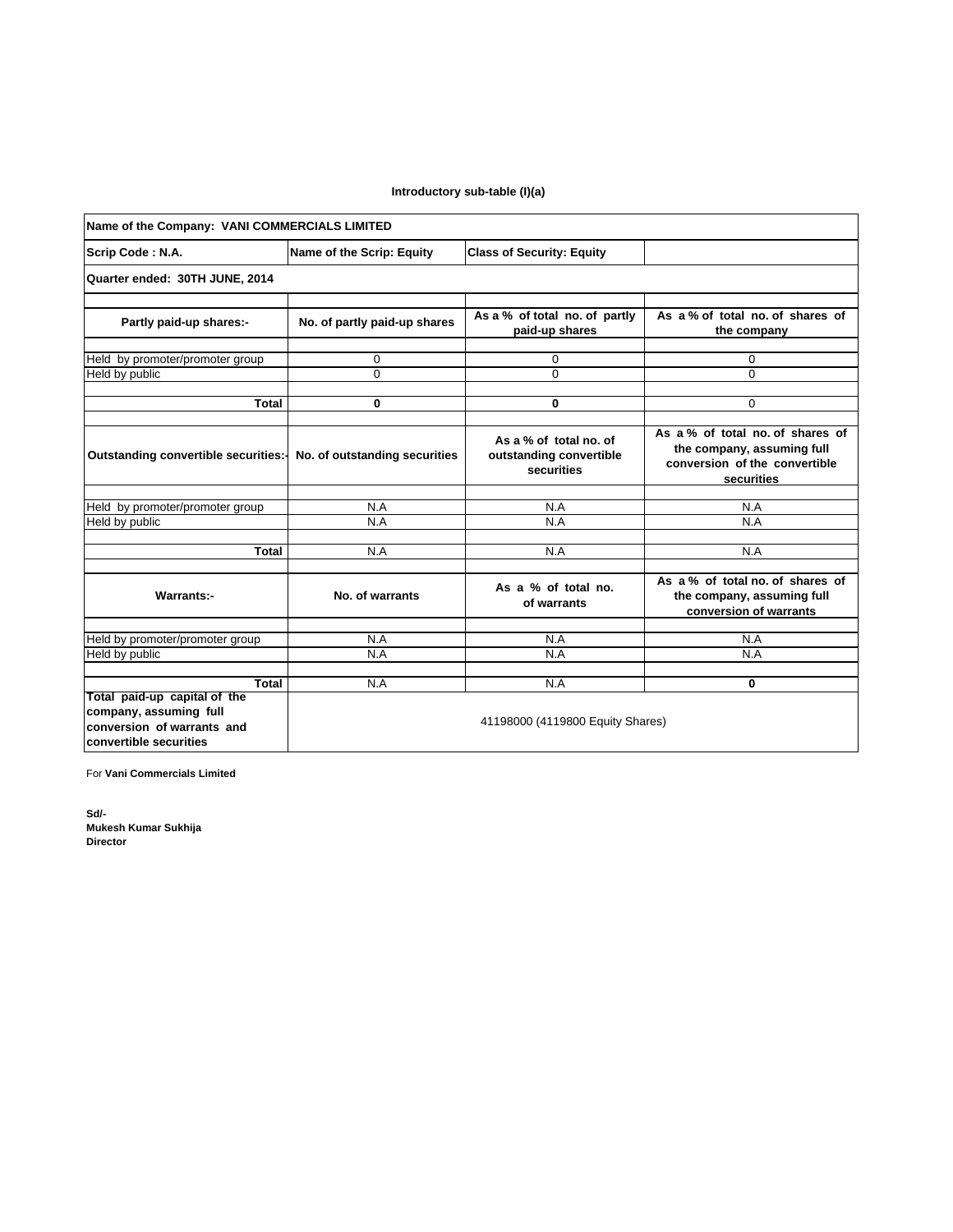|                         | <b>Statement Showing Shareholding Pattern</b>                                          |                           |                              |                                                       |                                     |                                                                                                                        |                     |                       |
|-------------------------|----------------------------------------------------------------------------------------|---------------------------|------------------------------|-------------------------------------------------------|-------------------------------------|------------------------------------------------------------------------------------------------------------------------|---------------------|-----------------------|
|                         |                                                                                        |                           |                              | Table (I)(a)                                          |                                     |                                                                                                                        |                     |                       |
| Category<br>code        | Category of<br>Shareholder                                                             | Number of<br>Shareholders | Total<br>number<br>of shares | Number of<br>shares held in<br>dematerialized<br>form |                                     | Total shareholding as a<br><b>Shares Pledged or otherwise</b><br>percentage of total number of<br>encumbered<br>shares |                     |                       |
|                         |                                                                                        |                           |                              |                                                       | As a<br>percentage<br>$of(A+B)^{1}$ | As a<br>percentage of<br>$(A+B+C)$                                                                                     | Number of<br>shares | As a percentage       |
| (1)                     | (II)                                                                                   | (III)                     | (IV)                         | (V)                                                   | (VI)                                | (VII)                                                                                                                  | (VIII)              | (IX)= (VIII)/(IV)*100 |
| (A)                     | Shareholding of Promoter and Promoter<br>Group <sup>2</sup>                            |                           |                              |                                                       |                                     |                                                                                                                        |                     |                       |
| 1                       | Indian                                                                                 |                           |                              |                                                       |                                     |                                                                                                                        |                     |                       |
| (a)                     | Individuals/ Hindu Undivided Family                                                    | 15                        | 561400                       | 74600                                                 | 13.63                               | 13.63                                                                                                                  | N.A.                | N.A.                  |
| (b)                     | Central Government/ State Government(s)                                                | <b>NIL</b>                | <b>NIL</b>                   | <b>NIL</b>                                            | <b>NIL</b>                          | <b>NIL</b>                                                                                                             | N.A.                | N.A.                  |
| (c)                     | <b>Bodies Corporate</b>                                                                | <b>NIL</b>                | <b>NIL</b>                   | <b>NIL</b>                                            | <b>NIL</b>                          | <b>NIL</b>                                                                                                             | N.A.                | N.A.                  |
| (d)                     | Financial Institutions/ Banks                                                          | <b>NIL</b><br>N.A.        | <b>NIL</b><br>N.A.           | <b>NIL</b><br>N.A.                                    | <b>NIL</b>                          | <b>NIL</b>                                                                                                             | N.A.                | N.A.                  |
| (e)                     | Any Others(Specify)<br>Sub Total(A)(1)                                                 | 15                        | 561400                       | 74600                                                 | N.A.<br>13.63                       | N.A.<br>13.63                                                                                                          | N.A.<br>N.A.        | N.A.<br>N.A.          |
|                         |                                                                                        |                           |                              |                                                       |                                     |                                                                                                                        |                     |                       |
| $\overline{\mathbf{2}}$ | Foreign                                                                                |                           |                              |                                                       |                                     |                                                                                                                        |                     |                       |
| a                       | Individuals (Non-Residents Individuals/<br>Foreign Individuals)                        | <b>NIL</b>                | <b>NIL</b>                   | <b>NIL</b>                                            | <b>NIL</b>                          | <b>NIL</b>                                                                                                             | N.A.                | N.A.                  |
| b                       | <b>Bodies Corporate</b>                                                                | <b>NIL</b>                | <b>NIL</b>                   | <b>NIL</b>                                            | <b>NIL</b>                          | <b>NIL</b>                                                                                                             | N.A.                | N.A.                  |
| $\mathbf c$             | Institutions                                                                           | <b>NIL</b>                | <b>NIL</b>                   | <b>NIL</b>                                            | <b>NIL</b>                          | <b>NIL</b>                                                                                                             | N.A.                | N.A.                  |
| d                       | <b>Qualified Foreign Investor</b>                                                      | <b>NIL</b>                | <b>NIL</b>                   | <b>NIL</b>                                            | <b>NIL</b>                          | <b>NIL</b>                                                                                                             | N.A.                | N.A.                  |
| e                       | Any Others(Specify)                                                                    | N.A.                      | N.A.                         | N.A.                                                  | N.A.                                | N.A.                                                                                                                   | N.A.                | N.A.                  |
|                         | Sub Total(A)(2)                                                                        | 0                         | 0                            | 0                                                     | 0.00                                | 0.00                                                                                                                   | N.A.                | N.A.                  |
|                         | <b>Total Shareholding of Promoter</b><br>and<br>Promoter Group (A)= (A)(1)+(A)(2)      | 15                        | 561400                       | 74600                                                 | 13.63                               | 13.63                                                                                                                  | N.A.                | N.A.                  |
| (B)                     | <b>Public shareholding</b>                                                             |                           |                              |                                                       |                                     |                                                                                                                        |                     |                       |
| 1                       | <b>Institutions</b>                                                                    |                           |                              |                                                       |                                     |                                                                                                                        |                     |                       |
| (a)                     | Mutual Funds/ UTI                                                                      | <b>NIL</b>                | <b>NIL</b>                   | <b>NIL</b>                                            | <b>NIL</b>                          | <b>NIL</b>                                                                                                             | N.A.                | N.A.                  |
| (b)                     | Financial Institutions Banks                                                           | <b>NIL</b>                | <b>NIL</b>                   | <b>NIL</b>                                            | <b>NIL</b>                          | <b>NIL</b>                                                                                                             | N.A.                | N.A.                  |
| (c)                     | Central Government/ State Government(s)                                                | <b>NIL</b>                | <b>NIL</b>                   | <b>NIL</b>                                            | <b>NIL</b>                          | <b>NIL</b>                                                                                                             | N.A.                | N.A.                  |
| (d)                     | Venture Capital Funds                                                                  | <b>NIL</b>                | <b>NIL</b>                   | <b>NIL</b>                                            | <b>NIL</b>                          | <b>NIL</b>                                                                                                             | N.A.                | N.A.                  |
| (e)                     | <b>Insurance Companies</b>                                                             | <b>NIL</b>                | <b>NIL</b>                   | <b>NIL</b>                                            | <b>NIL</b>                          | <b>NIL</b>                                                                                                             | N.A.                | N.A.                  |
| (f)                     | Foreign Institutional Investors                                                        | <b>NIL</b>                | <b>NIL</b>                   | <b>NIL</b>                                            | <b>NIL</b>                          | <b>NIL</b>                                                                                                             | N.A.                | N.A.                  |
| (g)                     | Foreign Venture Capital Investors                                                      | <b>NIL</b>                | <b>NIL</b>                   | <b>NIL</b>                                            | <b>NIL</b>                          | <b>NIL</b>                                                                                                             | N.A.                | N.A.                  |
| (h)                     | Qualified Foreign Investor                                                             | <b>NIL</b>                | <b>NIL</b>                   | <b>NIL</b>                                            | <b>NIL</b>                          | <b>NIL</b>                                                                                                             | N.A.                | N.A.                  |
| (i)                     | Any Other (specify)                                                                    | N.A.                      | N.A.                         | N.A.                                                  | N.A.                                | N.A.                                                                                                                   | N.A.                | N.A.                  |
|                         | Sub-Total (B)(1)                                                                       | $\pmb{0}$                 | 0                            | 0                                                     | 0.00                                | 0.00                                                                                                                   | N.A.                | N.A.                  |
| B 2                     | <b>Non-institutions</b>                                                                |                           |                              |                                                       |                                     |                                                                                                                        |                     |                       |
| (a)                     | <b>Bodies Corporate</b>                                                                | 9                         | 1087430                      | <b>NIL</b>                                            | 26.40                               | 26.40                                                                                                                  | N.A.                | N.A.                  |
| (b)                     | Individuals                                                                            |                           |                              |                                                       |                                     |                                                                                                                        |                     |                       |
| J.                      | Individual shareholders holding nominal<br>share capital up to Rs 1 lakh               | 505                       | 483070                       | 28200                                                 | 11.73                               | 11.73                                                                                                                  | N.A.                | N.A.                  |
| $\mathbf{II}$           | Individual shareholders holding nominal<br>share capital in excess of Rs. 1 lakh.      | 31                        | 1987900                      | 420000                                                | 48.25                               | 48.25                                                                                                                  | N.A.                | N.A.                  |
| (c)                     | Qualified Foreign Investor                                                             | N.A.                      | N.A.                         | N.A.                                                  | N.A.                                | N.A.                                                                                                                   | N.A.                | N.A.                  |
| (d)                     | Any Other (specify)                                                                    | N.A.                      | N.A                          | N.A.                                                  | N.A.                                | N.A.                                                                                                                   | N.A.                | N.A.                  |
|                         | Sub-Total (B)(2)                                                                       | 545                       | 3558400                      | 448200                                                | 86.37                               | 86.37                                                                                                                  | N.A.                | N.A.                  |
| (B)                     | Total Public Shareholding (B)=<br>$(B)(1)+(B)(2)$                                      | 545                       | 3558400                      | 448200                                                | 86.37                               | 86.37                                                                                                                  | N.A.                | N.A.                  |
|                         | TOTAL (A)+(B)                                                                          | 560                       | 4119800                      | 522800                                                | 100.00                              | 100.00                                                                                                                 | N.A.                | N.A.                  |
| (C)                     | Shares held by Custodians and against<br>which Depository Receipts have been<br>issued |                           |                              |                                                       |                                     |                                                                                                                        |                     |                       |
| 1                       | Promoter and Promoter Group                                                            | <b>NIL</b>                | <b>NIL</b>                   | <b>NIL</b>                                            | <b>NIL</b>                          | <b>NIL</b>                                                                                                             | N.A.                | N.A.                  |
| $\overline{\mathbf{c}}$ | Public<br>Sub-Total (C)                                                                | <b>NIL</b><br>0           | <b>NIL</b><br>0              | <b>NIL</b><br>0                                       | <b>NIL</b><br>0                     | <b>NIL</b><br>0                                                                                                        | N.A.<br>N.A.        | N.A.<br>N.A.          |
|                         |                                                                                        |                           |                              |                                                       |                                     |                                                                                                                        |                     |                       |
|                         | GRAND TOTAL (A)+(B)+(C)                                                                | 560                       | 4119800                      | 522800                                                | 100.00                              | 100.00                                                                                                                 | N.A.                | N.A.                  |

For **Vani Commercials Limited**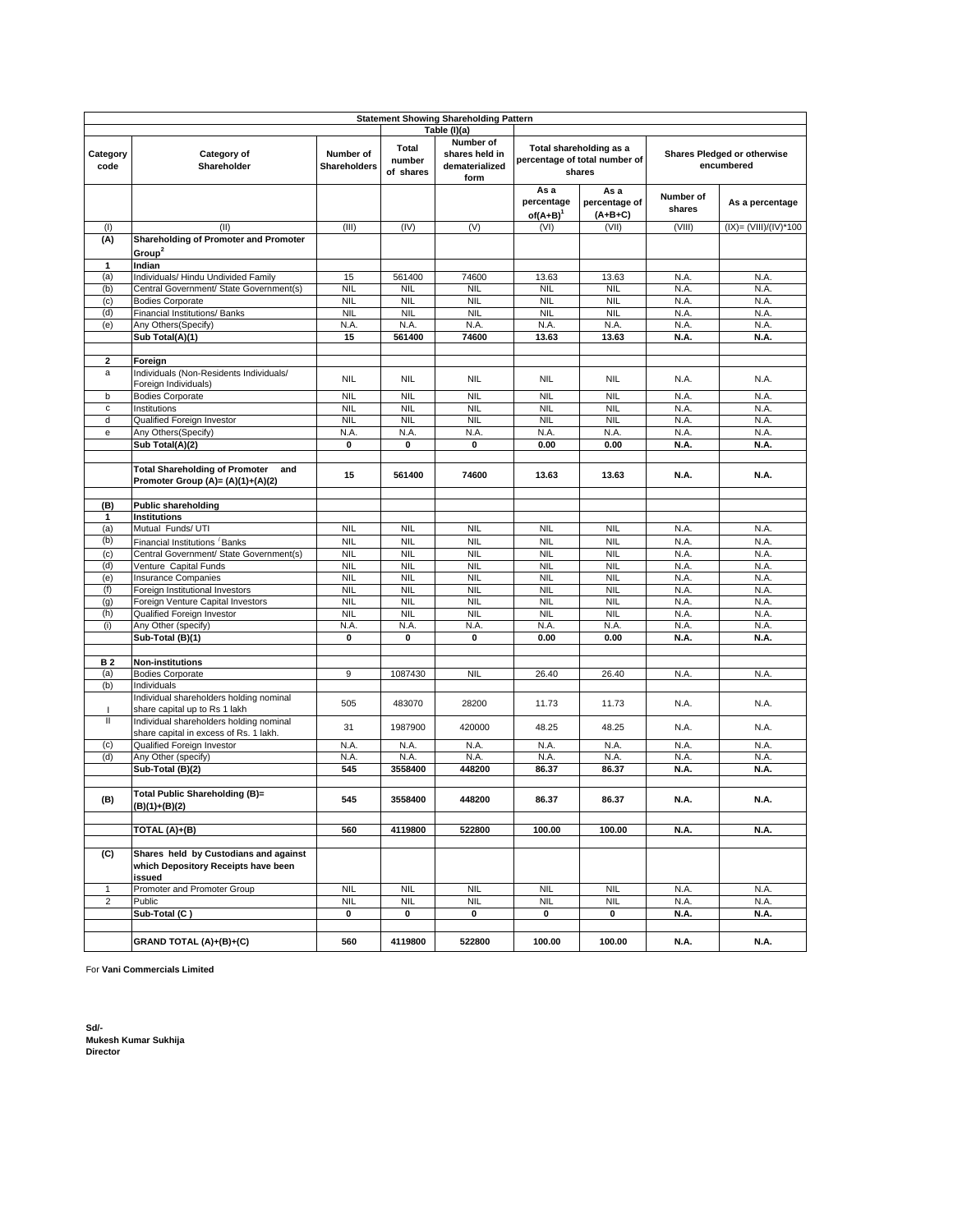Sr.No Notes

NOT ANY

For **Vani Commercials Limited**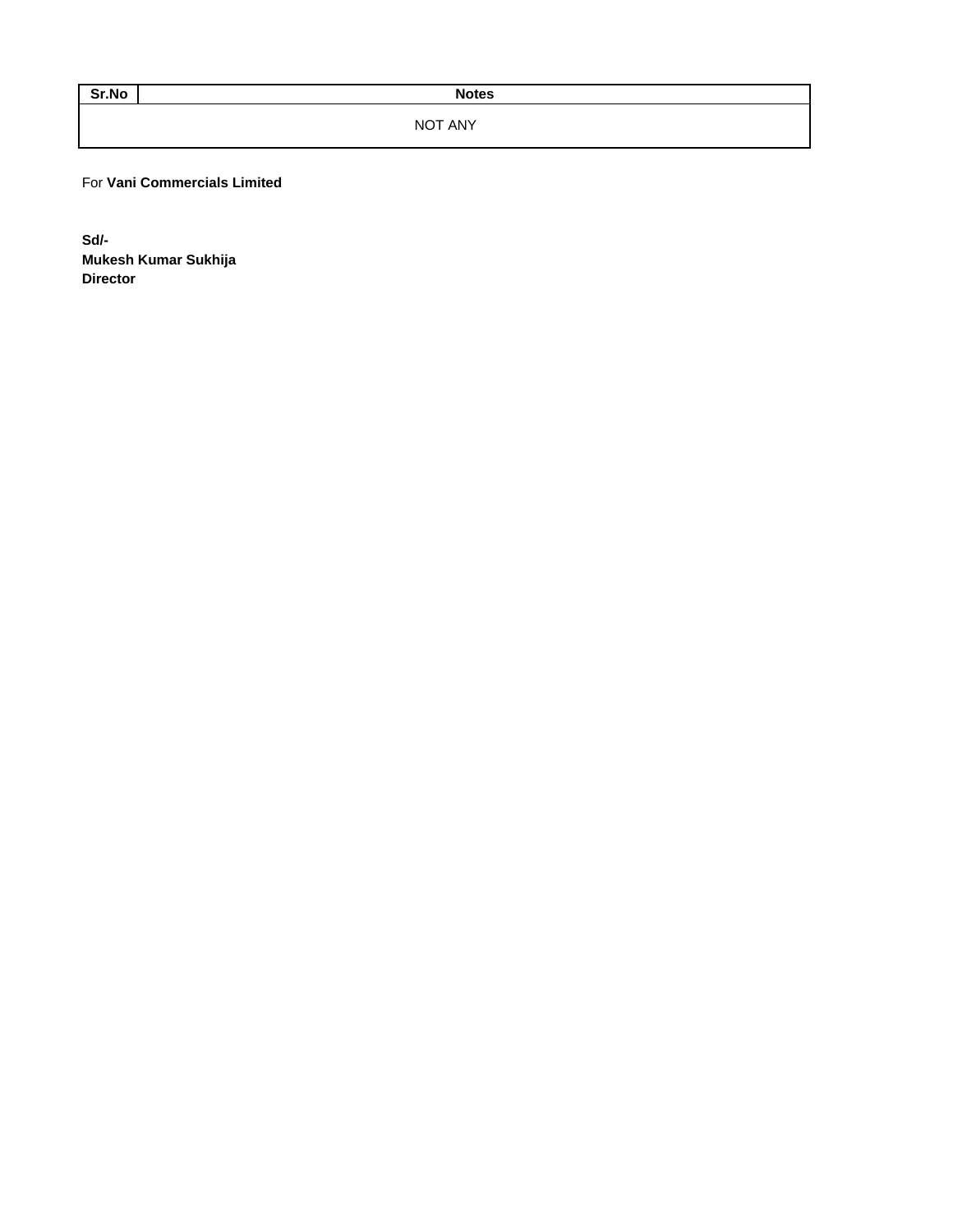## **(I)(b) Statement showing holding of securities (including shares, warrants, convertible securities) of persons belonging to the category "Promoter and Promoter Group"**

|         |                          |                             | <b>Details of Shares held</b>              |      | Encumbered shares (*) |                                                                  |                  | <b>Details of warrants</b>                                                        |                                                | <b>Details of convertible</b>                                                       |                                                                                                                                                           |
|---------|--------------------------|-----------------------------|--------------------------------------------|------|-----------------------|------------------------------------------------------------------|------------------|-----------------------------------------------------------------------------------|------------------------------------------------|-------------------------------------------------------------------------------------|-----------------------------------------------------------------------------------------------------------------------------------------------------------|
| Sr. No. | Name of the shareholder  | Number of<br>shares<br>held | As a % of grand<br>total $(A) + (B) + (C)$ | No.  | As a percentage       | As a % of<br>grand total<br>$(A)+(B)+(C)$ of<br>sub-clause (I)(a | warrants<br>held | As a $%$<br>total<br>Number of   number of<br>warrants<br>of the<br>same<br>class | Number of<br>convertible<br>securities<br>held | As a $%$<br>total<br>number of<br>convertible<br>securities<br>of the same<br>class | Total shares (including<br>underlying shares<br>assuming full conversion<br>of warrants and<br>convertible securities) as a<br>% of diluted share capital |
| (1)     | (II)                     | (III)                       | (IV)                                       | (V)  | (VI)=(V)/(III)*100    | (VII)                                                            | (VIII)           | (IX)                                                                              | (X)                                            | (XI)                                                                                | (XII)                                                                                                                                                     |
|         | MR.SHIV KUMAR KHANNA     | 38400                       | 0.93                                       | N.A. | N.A.                  | N.A.                                                             | N.A.             | N.A.                                                                              | N.A.                                           | N.A.                                                                                | N.A.                                                                                                                                                      |
| 2       | MR.HARISH KHANNA         | 38400                       | 0.93                                       | N.A. | N.A.                  | N.A.                                                             | N.A.             | N.A.                                                                              | N.A.                                           | N.A.                                                                                | N.A.                                                                                                                                                      |
| 3       | MR.RAJESH KHANNA         | 38400                       | 0.93                                       | N.A. | N.A.                  | N.A.                                                             | N.A.             | N.A.                                                                              | N.A.                                           | N.A.                                                                                | N.A.                                                                                                                                                      |
|         | MR.DEEPAK KHANNA         | 38400                       | 0.93                                       | N.A. | N.A.                  | N.A.                                                             | N.A              | N.A.                                                                              | N.A.                                           | N.A.                                                                                | N.A.                                                                                                                                                      |
| 5       | <b>SMT.VEENA KHANNA</b>  | 38400                       | 0.93                                       | N.A. | N.A.                  | N.A.                                                             | N.A.             | N.A.                                                                              | N.A.                                           | N.A.                                                                                | N.A.                                                                                                                                                      |
| 6       | <b>SMT.VIBHA KHANNA</b>  | 86400                       | 2.10                                       | N.A. | N.A.                  | N.A.                                                             | N.A.             | N.A.                                                                              | N.A.                                           | N.A.                                                                                | N.A.                                                                                                                                                      |
|         | SMT.KRISHNAWATI KHANNA   | 38400                       | 0.93                                       | N.A. | N.A.                  | N.A.                                                             | N.A.             | N.A.                                                                              | N.A.                                           | N.A.                                                                                | N.A.                                                                                                                                                      |
| 8       | MR. GAURAV SUKHIJA       | 59000                       | 1.43                                       | N.A. | N.A.                  | N.A.                                                             | N.A.             | N.A.                                                                              | N.A.                                           | N.A.                                                                                | N.A.                                                                                                                                                      |
| 9       | MR. GAURAV BHATIA        | 9200                        | 0.22                                       | N.A. | N.A.                  | N.A.                                                             | N.A              | N.A.                                                                              | N.A.                                           | N.A.                                                                                | N.A.                                                                                                                                                      |
| 10      | MRS. RASHMI SUKHIJA      | 29000                       | 0.70                                       | N.A. | N.A.                  | N.A.                                                             | N.A.             | N.A.                                                                              | N.A.                                           | N.A.                                                                                | N.A.                                                                                                                                                      |
|         | MR. O.P SUKHIJA          | 59400                       | 1.44                                       | N.A. | N.A.                  | N.A                                                              | N.A.             | N.A.                                                                              | N.A.                                           | N.A.                                                                                | N.A.                                                                                                                                                      |
| 12      | MRS. RAJ KANTA SUKHIJA   | 59200                       | 1.44                                       | N.A. | N.A.                  | N.A.                                                             | N.A.             | N.A.                                                                              | N.A.                                           | N.A.                                                                                | N.A.                                                                                                                                                      |
| 13      | MRS. KOMAL SUKHIJA       | 9500                        | 0.23                                       | N.A. | N.A.                  | N.A.                                                             | N.A.             | N.A.                                                                              | N.A.                                           | N.A.                                                                                | N.A.                                                                                                                                                      |
| 14      | <b>MS. NEELAM BHATIA</b> | 9800                        | 0.24                                       | N.A. | N.A.                  | N.A.                                                             | N.A.             | N.A.                                                                              | N.A.                                           | N.A.                                                                                | N.A.                                                                                                                                                      |
| 15      | MRS. SHILPA BHATIA       | 9500                        | 0.23                                       | N.A. | N.A.                  | N.A.                                                             | N.A.             | N.A.                                                                              | N.A.                                           | N.A.                                                                                | N.A.                                                                                                                                                      |
|         | <b>TOTAL</b>             | 561400                      | 13.63                                      | N.A. | N.A.                  | <b>N.A.</b>                                                      | <b>N.A.</b>      | <b>N.A.</b>                                                                       | N.A.                                           | <b>N.A.</b>                                                                         | N.A.                                                                                                                                                      |

For **Vani Commercials Limited**

**Sd/-Mukesh Kumar Sukhija**

**Director**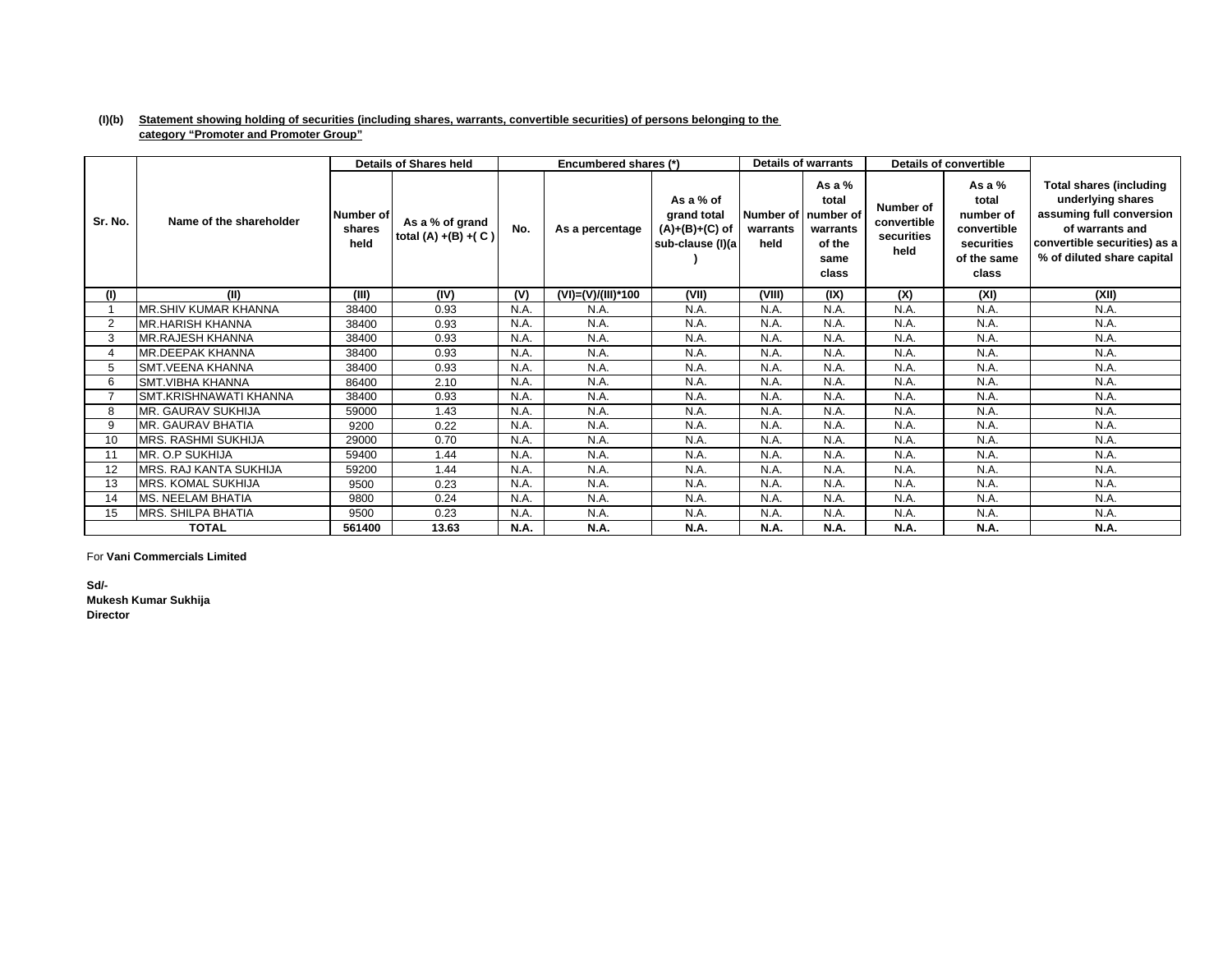## **(I)(c)(i) Statement showing holding of securities (including shares, warrants, convertible securities) of persons belonging to the category "Public" and holding more than 1% of the total number of shares**

| Sr. No.        | Name of the shareholder         | Number of<br>shares | Shares as a percentage<br>of total number of<br>shares {i.e., Grand Total<br>$(A)+(B)+(C)$ indicated in |                               | <b>Details of warrants</b>                                         |                                                | Details of convertible<br>securities                                            | <b>Total shares (including</b><br>underlying shares<br>assuming full<br>conversion of<br>warrants and |
|----------------|---------------------------------|---------------------|---------------------------------------------------------------------------------------------------------|-------------------------------|--------------------------------------------------------------------|------------------------------------------------|---------------------------------------------------------------------------------|-------------------------------------------------------------------------------------------------------|
|                |                                 | held                | Statement at para (I)(a)<br>above}                                                                      | Number of<br>warrants<br>held | As a $%$<br>total<br>number of<br>warrants of<br>the same<br>class | Number of<br>convertible<br>securities<br>held | % w.r.t total<br>number of<br>convertible<br>securities of<br>the same<br>class | convertible securities)<br>as a % of diluted share<br>capital                                         |
| $\mathbf{1}$   | <b>JITENDER KUMAR</b>           | 110000              | 2.67                                                                                                    | N.A.                          | N.A.                                                               | N.A.                                           | N.A.                                                                            | N.A.                                                                                                  |
| $\overline{2}$ | <b>SANIEEV KUMAR</b>            | 110000              | 2.67                                                                                                    | N.A.                          | N.A.                                                               | N.A.                                           | N.A.                                                                            | N.A.                                                                                                  |
| 3              | PRADEEP KUMAR                   | 110000              | 2.67                                                                                                    | N.A.                          | N.A.                                                               | N.A.                                           | N.A.                                                                            | N.A.                                                                                                  |
| $\overline{4}$ | <b>TARSEM SINGH</b>             | 110000              | 2.67                                                                                                    | N.A.                          | N.A.                                                               | N.A.                                           | N.A.                                                                            | N.A.                                                                                                  |
| 5              | <b>SUKHDEV SINGH DHILLON</b>    | 110000              | 2.67                                                                                                    | N.A.                          | N.A.                                                               | N.A.                                           | N.A.                                                                            | N.A.                                                                                                  |
| 6              | VIJAY KUMAR                     | 100000              | 2.43                                                                                                    | N.A.                          | N.A.                                                               | N.A.                                           | N.A.                                                                            | N.A.                                                                                                  |
| $\overline{7}$ | HARDEEP SINGH WAHLA             | 100000              | 2.43                                                                                                    | N.A.                          | N.A.                                                               | N.A.                                           | N.A.                                                                            | N.A.                                                                                                  |
| 8              | <b>BALJINDER KAUR</b>           | 100000              | 2.43                                                                                                    | N.A.                          | N.A.                                                               | N.A.                                           | N.A.                                                                            | N.A.                                                                                                  |
| 9              | <b>BOHAR SINGH</b>              | 100000              | 2.43                                                                                                    | N.A.                          | N.A.                                                               | N.A.                                           | N.A.                                                                            | N.A.                                                                                                  |
| 10             | <b>SURJEET SINGH</b>            | 100000              | 2.43                                                                                                    | N.A.                          | N.A.                                                               | N.A.                                           | N.A.                                                                            | N.A.                                                                                                  |
| 11             | ADHIR SACHDEVA                  | 50000               | 1.21                                                                                                    | N.A.                          | N.A.                                                               | N.A.                                           | N.A.                                                                            | N.A.                                                                                                  |
| 12             | <b>ADHIR &amp; SONS HUF</b>     | 50000               | 1.21                                                                                                    | N.A.                          | N.A.                                                               | N.A.                                           | N.A.                                                                            | N.A.                                                                                                  |
| 13             | <b>LOKESH SACHDEVA</b>          | 50000               | 1.21                                                                                                    | N.A.                          | N.A.                                                               | N.A.                                           | N.A.                                                                            | N.A.                                                                                                  |
| 14             | SHILPA SACHDEVA                 | 50000               | 1.21                                                                                                    | N.A.                          | N.A.                                                               | N.A.                                           | N.A.                                                                            | N.A.                                                                                                  |
| 15             | <b>SUSHMA SACHDEVA</b>          | 50000               | 1.21                                                                                                    | N.A.                          | N.A.                                                               | N.A.                                           | N.A.                                                                            | N.A.                                                                                                  |
| 16             | <b>GEETA CHADHA</b>             | 50000               | 1.21                                                                                                    | N.A.                          | N.A.                                                               | N.A.                                           | N.A.                                                                            | N.A.                                                                                                  |
| 17             | RAJEEV CHADHA                   | 50000               | 1.21                                                                                                    | N.A.                          | N.A.                                                               | N.A.                                           | N.A.                                                                            | N.A.                                                                                                  |
| 18             | <b>SOMNATH &amp; SONS (HUF)</b> | 50000               | 1.21                                                                                                    | N.A.                          | N.A.                                                               | N.A.                                           | N.A.                                                                            | N.A.                                                                                                  |
| 19             | NAU-NIDH FINANCE LIMITED        | 1000000             | 24.27                                                                                                   | N.A.                          | N.A.                                                               | N.A.                                           | N.A.                                                                            | N.A.                                                                                                  |
| 20             | HERIKA NARANG                   | 50000               | 1.21                                                                                                    | N.A.                          | N.A.                                                               | N.A.                                           | N.A.                                                                            | N.A.                                                                                                  |
| 21             | <b>MANAN NARANG</b>             | 50000               | 1.21                                                                                                    | N.A.                          | N.A.                                                               | N.A.                                           | N.A.                                                                            | N.A.                                                                                                  |
| 22             | <b>MANAN NARANG (HUF)</b>       | 50000               | 1.21                                                                                                    | N.A.                          | N.A.                                                               | N.A.                                           | N.A.                                                                            | N.A.                                                                                                  |
| 23             | <b>MANSI NARANG</b>             | 50000               | 1.21                                                                                                    | N.A.                          | N.A.                                                               | N.A.                                           | N.A.                                                                            | N.A.                                                                                                  |
| 24             | <b>NAVEEN NARANG</b>            | 50000               | 1.21                                                                                                    | N.A.                          | N.A.                                                               | N.A.                                           | N.A.                                                                            | N.A.                                                                                                  |
| 25             | SATISH CHANDER NARANG           | 50000               | 1.21                                                                                                    | N.A.                          | N.A.                                                               | N.A.                                           | N.A.                                                                            | N.A.                                                                                                  |
| 26             | SATISH CHANDER NARANG HUF       | 50000               | 1.21                                                                                                    | N.A.                          | N.A.                                                               | N.A.                                           | N.A.                                                                            | N.A.                                                                                                  |
| 27             | SUMITRA NARANG                  | 50000               | 1.21                                                                                                    | N.A.                          | N.A.                                                               | N.A.                                           | N.A.                                                                            | N.A.                                                                                                  |
| 28             | NAVEEN NARANG (HUF)             | 50000               | 1.21                                                                                                    | N.A.                          | N.A.                                                               | N.A.                                           | N.A.                                                                            | N.A.                                                                                                  |
|                | <b>TOTAL</b>                    | 2900000             | 70.39                                                                                                   | N.A.                          | N.A.                                                               | N.A.                                           | N.A.                                                                            | N.A.                                                                                                  |

For **Vani Commercials Limited**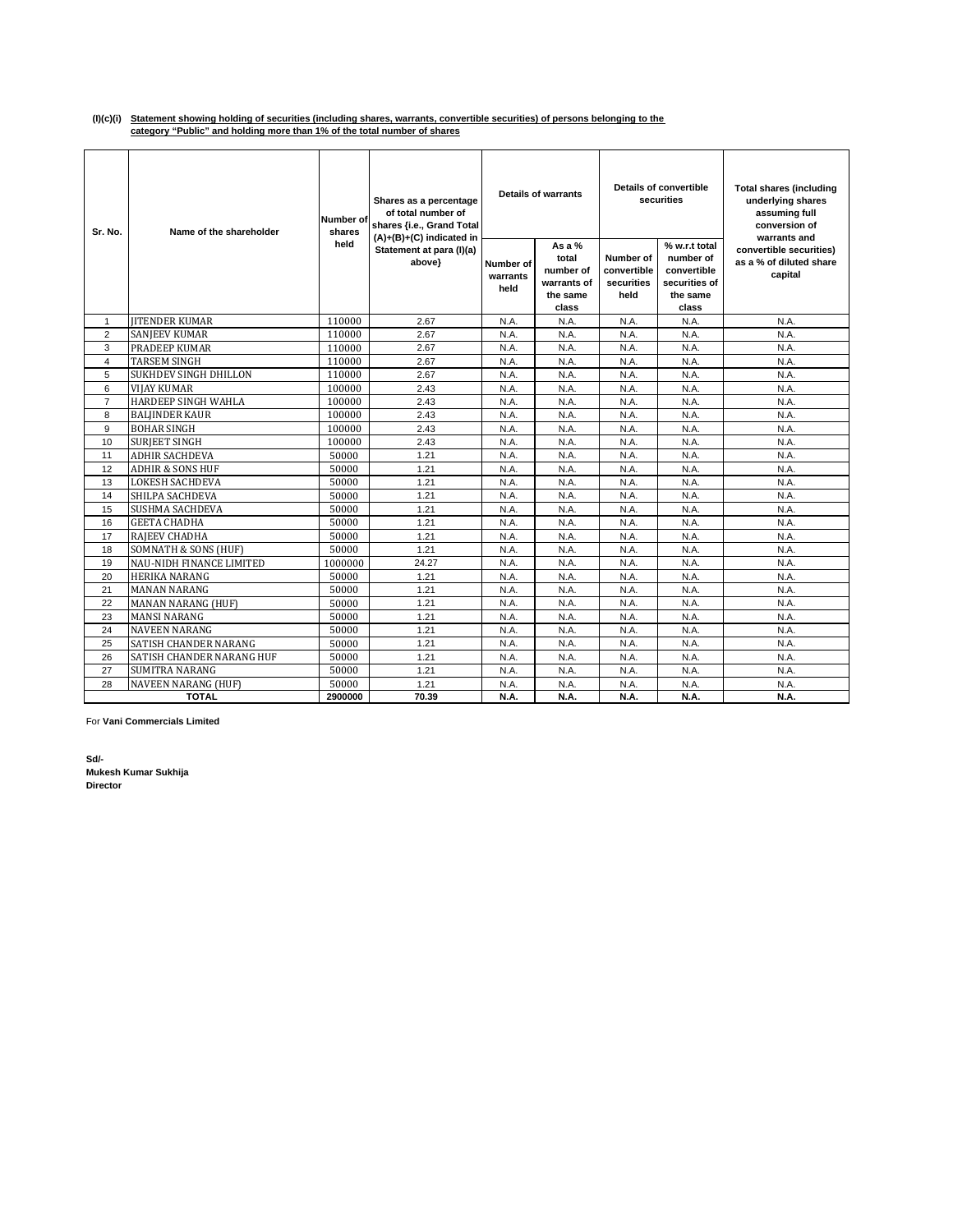# (I)(c)(ii) Statement showing holding of securities (including shares, warrants, convertible securities) of persons (together with<br>PAC) belonging to the category "Public" and holding more than 5% of the total number of shar

| Sr. No. | Name(s) of the<br>shareholder(s) and<br>the Persons Acting in<br>Concert (PAC) with<br>them | Number<br>of shares | Shares as a percentage of<br>total number of shares<br><b>fi.e., Grand Total</b><br>$(A)+(B)+(C)$ indicated in<br>Statement at para (I)(a)<br>above}<br>24.27 | Number of<br>warrants | Details of warrants<br>As a % total<br>number of<br>warrants of the<br>same class | Number of<br>convertible<br>securities<br>held | Details of convertible<br>securities<br>% w.r.t<br>total<br>number of<br>convertible<br>securities<br>of the same<br>class | <b>Total shares</b><br>(including)<br>underlying<br>shares<br>assuming full<br>conversion of<br>warrants and<br>convertible<br>securities) as a<br>% of diluted<br>share capital |
|---------|---------------------------------------------------------------------------------------------|---------------------|---------------------------------------------------------------------------------------------------------------------------------------------------------------|-----------------------|-----------------------------------------------------------------------------------|------------------------------------------------|----------------------------------------------------------------------------------------------------------------------------|----------------------------------------------------------------------------------------------------------------------------------------------------------------------------------|
|         | NAU-NIDH FINANCE LIMITED                                                                    | 1000000             |                                                                                                                                                               | N.A.                  | N.A.                                                                              | N.A.                                           | N.A.                                                                                                                       | N.A.                                                                                                                                                                             |
|         | <b>TOTAL</b>                                                                                | 1000000             | 24.27                                                                                                                                                         | <b>N.A.</b>           | <b>N.A.</b>                                                                       | <b>N.A.</b>                                    | <b>N.A.</b>                                                                                                                | <b>N.A.</b>                                                                                                                                                                      |
|         | For Vani Commercials Limited                                                                |                     |                                                                                                                                                               |                       |                                                                                   |                                                |                                                                                                                            |                                                                                                                                                                                  |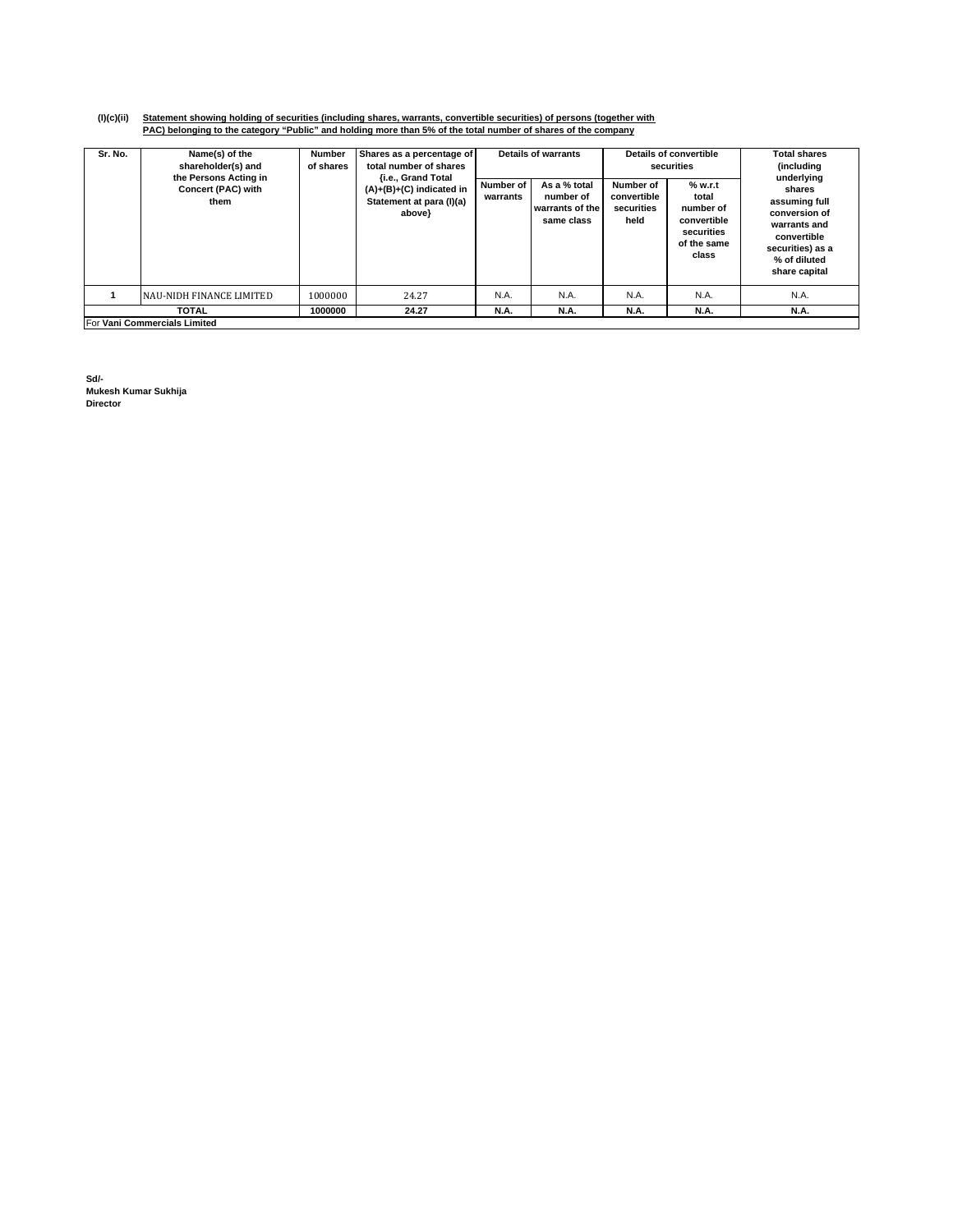## **(I)(d) Statement showing details of locked-in shares**

| Sr. No.        | Name of the shareholder            | Number of locked-in shares | Locked-in shares as a percentage of<br>total number of shares {i.e., Grand<br>Total (A)+(B)+(C) indicated in<br>Statement at para (I)(a) above} |
|----------------|------------------------------------|----------------------------|-------------------------------------------------------------------------------------------------------------------------------------------------|
| $\mathbf{1}$   | <b>GAURAV SUKHIJA</b>              | 50000                      | 1.21                                                                                                                                            |
| $\overline{2}$ | <b>RASHMI SUKHIJA</b>              | 20000                      | 0.49                                                                                                                                            |
| 3              | <b>O.P SUKHIJA</b>                 | 50000                      | 1.21                                                                                                                                            |
| 4              | RAJ KANTA SUKHIJA                  | 50000                      | 1.21                                                                                                                                            |
| 5              | <b>MUKUL GROVER</b>                | 10000                      | 0.24                                                                                                                                            |
| 6              | <b>INDU GROVER</b>                 | 10000                      | 0.24                                                                                                                                            |
| $\overline{7}$ | <b>ADHIR SACHDEVA</b>              | 50000                      | 1.21                                                                                                                                            |
| 8              | <b>ADHIR &amp; SONS HUF</b>        | 50000                      | 1.21                                                                                                                                            |
| 9              | <b>LOKESH SACHDEVA</b>             | 50000                      | 1.21                                                                                                                                            |
| 10             | SHILPA SACHDEVA                    | 50000                      | 1.21                                                                                                                                            |
| 11             | <b>SUSHMA SACHDEVA</b>             | 50000                      | 1.21                                                                                                                                            |
| 12             | <b>GEETA CHADHA</b>                | 50000                      | 1.21                                                                                                                                            |
| 13             | <b>RAJEEV CHADHA</b>               | 50000                      | 1.21                                                                                                                                            |
| 14             | SOMNATH & SONS (HUF)               | 50000                      | 1.21                                                                                                                                            |
| 15             | <b>NAU-NIDH FINANCE LIMITED</b>    | 1000000                    | 24.27                                                                                                                                           |
| 16             | <b>HERIKA NARANG</b>               | 50000                      | 1.21                                                                                                                                            |
| 17             | <b>MANAN NARANG</b>                | 50000                      | 1.21                                                                                                                                            |
| 18             | <b>MANAN NARANG (HUF)</b>          | 50000                      | 1.21                                                                                                                                            |
| 19             | <b>MANSI NARANG</b>                | 50000                      | 1.21                                                                                                                                            |
| 20             | <b>NAVEEN NARANG</b>               | 50000                      | 1.21                                                                                                                                            |
| 21             | <b>SATISH CHANDER NARANG</b>       | 50000                      | 1.21                                                                                                                                            |
| 22             | <b>SATISH CHANDER NARANG HUF</b>   | 50000                      | 1.21                                                                                                                                            |
| 23             | <b>SUMITRA NARANG</b>              | 50000                      | 1.21                                                                                                                                            |
| 24             | <b>NAVEEN NARANG (HUF)</b>         | 50000                      | 1.21                                                                                                                                            |
| 25             | PAARTH CONSULTANTS PRIVATE LIMITED | 10000                      | 0.24                                                                                                                                            |
| 26             | <b>ISHANVI LAW ADVISORS LLP</b>    | 10000                      | 0.24                                                                                                                                            |
| 27             | <b>EKTA BATRA</b>                  | 10000                      | 0.24                                                                                                                                            |
| 28             | <b>PUNISH BATRA</b>                | 10000                      | 0.24                                                                                                                                            |
| 29             | <b>ANIL NANDWANI</b>               | 10000                      | 0.24                                                                                                                                            |
| 30             | <b>RITU NANDWANI</b>               | 10000                      | 0.24                                                                                                                                            |
|                | <b>TOTAL</b>                       | 2100000                    | 50.97                                                                                                                                           |

For **Vani Commercials Limited**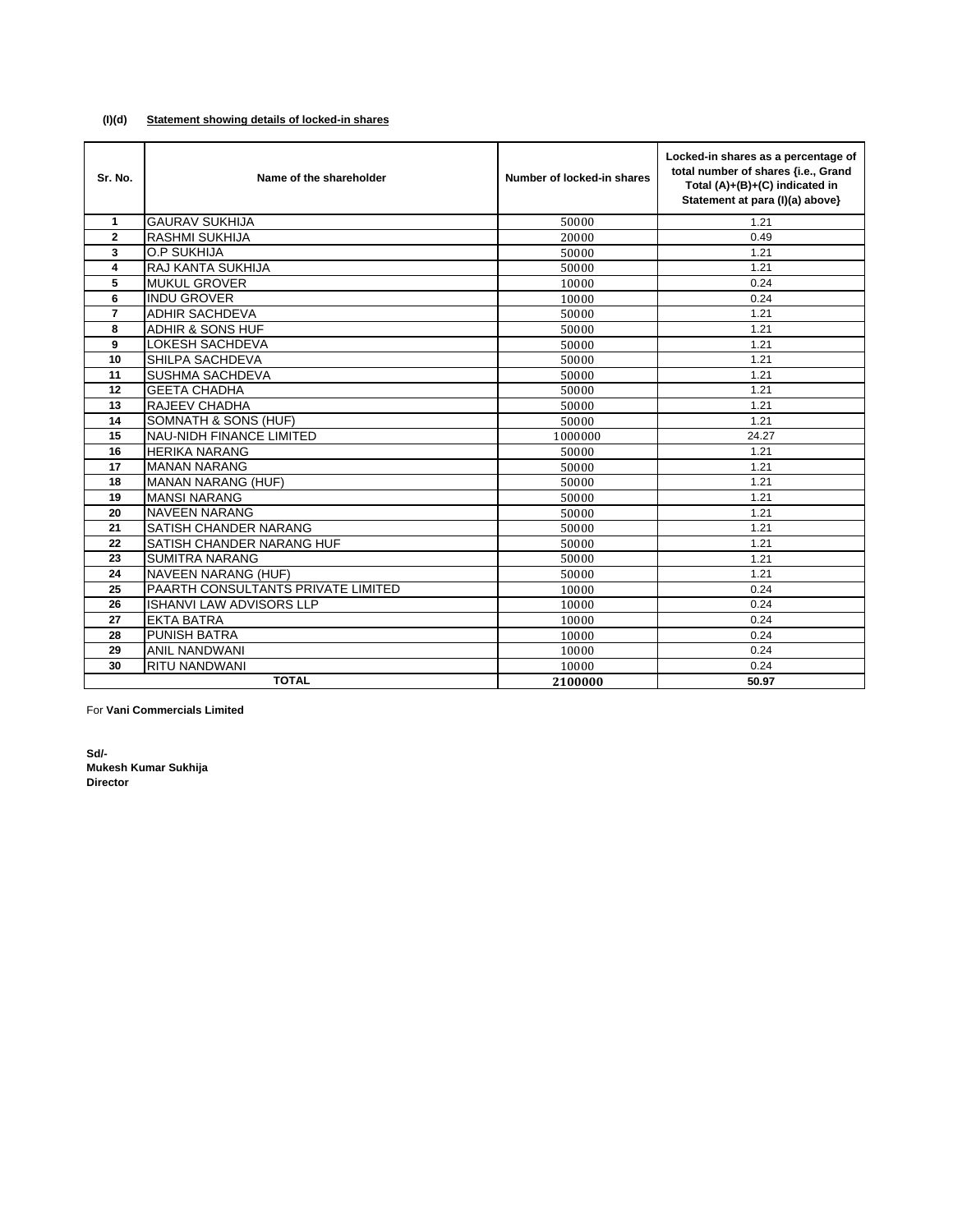#### **(II)(a) Statement showing details of Depository Receipts (DRs)**

| Sr. No. | Type of outstanding DR (ADRs,<br>GDRs, SDRs, etc.) | Number of outstanding<br><b>DRs</b> | Number of shares underlying<br>outstanding DRs | Shares underlying outstanding DRs as a<br>percentage of total number of shares {i.e., Grand<br>Total (A)+(B)+(C) indicated in Statement at para<br>$(I)(a)$ above} |  |  |  |  |  |
|---------|----------------------------------------------------|-------------------------------------|------------------------------------------------|--------------------------------------------------------------------------------------------------------------------------------------------------------------------|--|--|--|--|--|
|         | <b>NOT ANY</b>                                     |                                     |                                                |                                                                                                                                                                    |  |  |  |  |  |

For **Vani Commercials Limited**